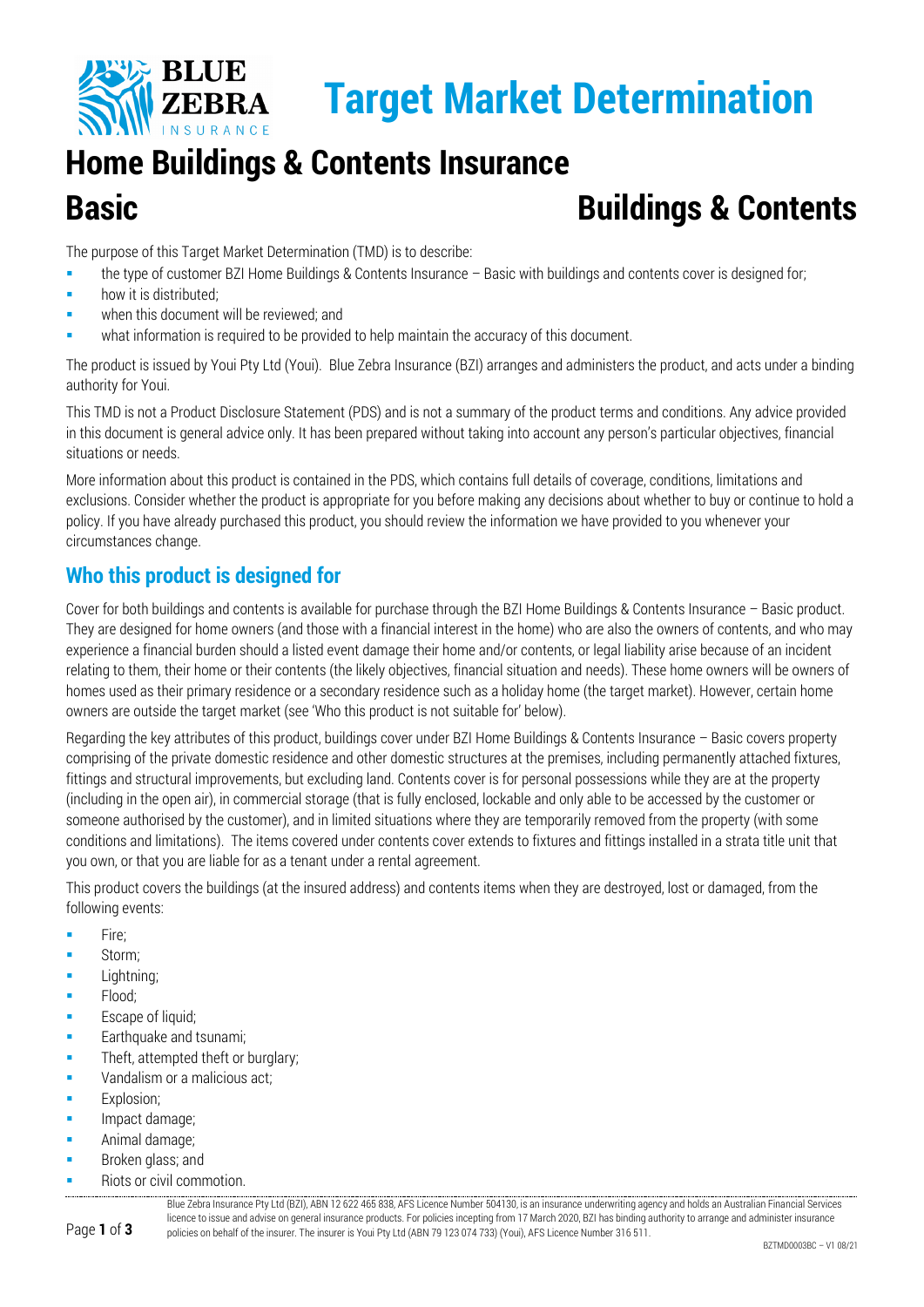# **Target Market Determination**



#### **Home Buildings & Contents Insurance – Basic, Buildings & Contents**

In addition to repairing or replacing the buildings or contents items when they are damaged, the product will also provide for additional benefits that cover things such as temporary accommodation, removal of debris and/or storing undamaged contents, and locating the source of escaped liquid.

The product also provides some additional covers for certain events when your contents items are being moved to a new address, where keys are lost or stolen, or where there is electrical motor burnout to certain buildings and contents items.

Another key attribute of building and contents cover under BZI Home Buildings & Contents Insurance – Basic is cover for legal liability. This provides protection to the home owner if they become liable to pay for the death of or injury to unrelated people, or damage to their property, for incidents in relation to them, their buildings or their contents, anywhere in the world. For example, a visitor to the home trips on a rough surface, breaking their arm and holds the home owner liable for their loss of income and some out of pocket expenses while they recover.

When you have contents cover, there are also some optional covers for purchase to meet more specific objectives, financial situation and needs of contents owners. Where included on the policy, these covers are further key attributes of BZI Home Buildings & Contents Insurance – Basic:

- (a) **Portable items** designed for the owners of contents that are certain portable items who want to make sure they are insured for accidental loss or damage away from the insured address if they experience a financial loss as a result of those items being lost or damaged.
- (b) **Specified valuable items** designed for the owners of contents that are valuable personal items (jewellery, watches, collections) who want to make sure they are insured for their full value if they experience a financial loss as a result of those items being lost or damaged.

All the above key attributes make BZI Home Buildings & Contents Insurance – Basic with building and contents cover likely to be consistent with the likely objectives, financial situation and needs of the target market because it provides cover, or the option to add cover, for certain events that may result in significant damage to the home owner's buildings and/or contents, and provides coverage for the typical types of domestic structures, contents and valuable items that customers expect to be considered part of the insured property. The product also provides coverage for legal liability arising because of incidents relating to the buildings, contents or the home owner.

### **Who this product is not suitable for**

This product is not suitable for owners of buildings and contents where:

- the buildings are
	- − primarily rented out, on either a long term or short term basis;
	- poorly maintained and not in an occupiable, liveable condition;
	- part of a strata title;
	- used as a hotel, motel or bed and breakfast accommodation;

or

- the contents are:
	- part of a dwelling they own and rent out i.e. landlord's fixtures and fittings;
	- part of a hotel, motel or bed and breakfast accommodation;
	- − in storage that is not a commercial storage facility that is fully enclosed, lockable, and only accessible by them (or someone authorised by them);
	- − contained within a dwelling that is poorly maintained and not in an occupiable, liveable condition;
	- − certain items used to earn an income (such as photographic equipment and musical instruments).

# **Distribution conditions**

BZI Home Buildings & Contents Insurance – Basic can only be purchased through an intermediary authorised by BZI. BZI has contractual arrangements with brokers (including their Authorised Representatives) who are appropriately licensed to sell their products, and as part of their licensing these brokers have adequate training to provide this product to their customers. BZI has a range of supervision and monitoring procedures, and provides training and support regarding the process to follow for getting quotes for this product and administering the policies once purchased.

When completing a quote, the BZI processes include a number of questions that enable the collection of information that help to determine if the applicant is within the target market for this product, if we will insure them and their buildings and contents, and for